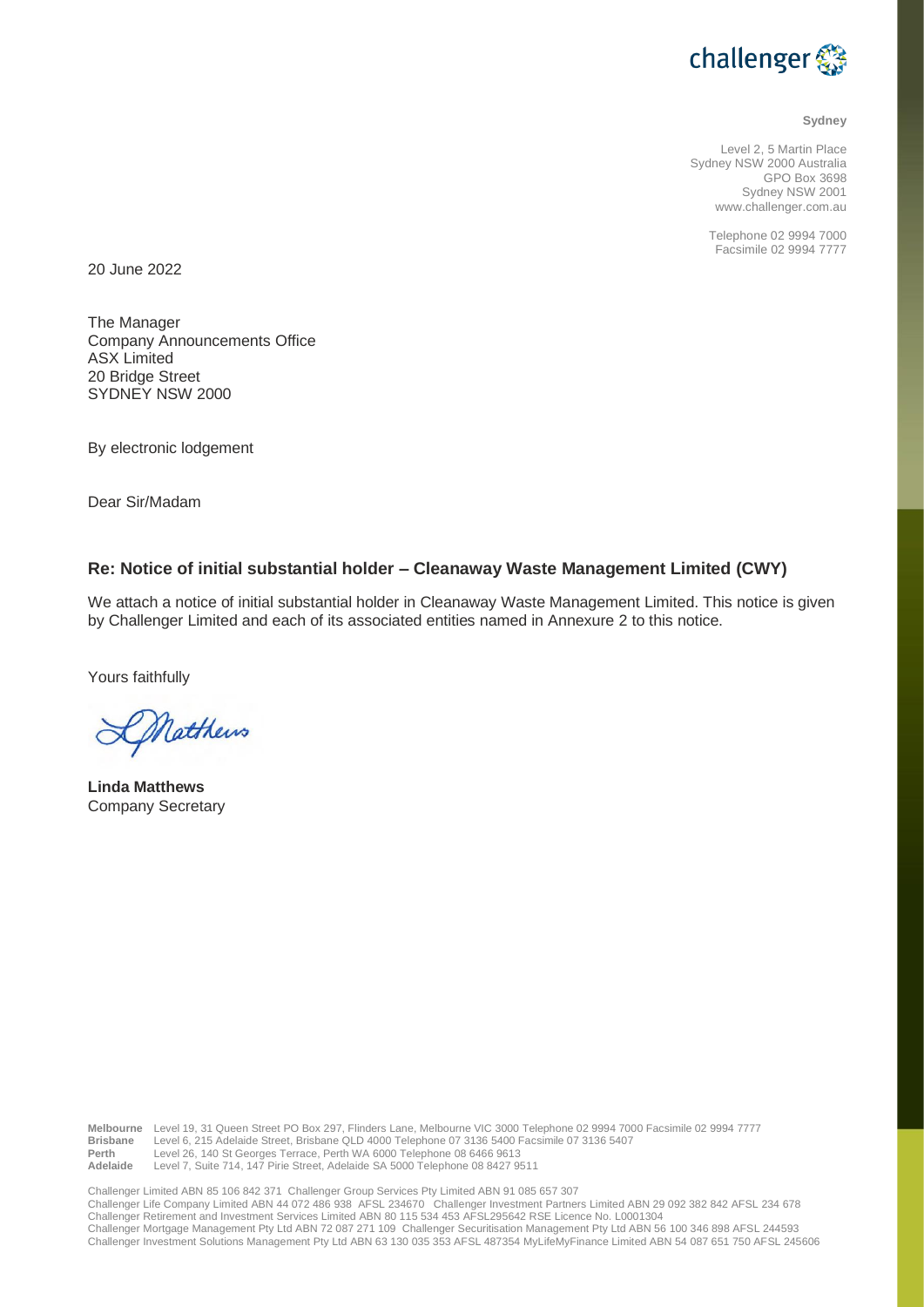# **Form 603**

**Corporations Act 2001 Section 671B**

# **Notice of initial substantial holder**

| To CompanyName/Scheme                        | <b>Cleanaway Waste Management Limited</b>                         |
|----------------------------------------------|-------------------------------------------------------------------|
| <b>ACN/ARSN</b>                              | 101 155 220                                                       |
|                                              |                                                                   |
| 1. Details of substantial holder (1)<br>Name | <b>Challenger Limited (and its entities listed in Annexure 2)</b> |
| ACN/ARSN (if applicable)                     | 106 842 371                                                       |
|                                              |                                                                   |
| The holder became a substantial holder on    | 16/06/2022                                                        |

## **2. Details of voting power**

The total number of votes attached to all the voting shares in the company or voting interests in the scheme that the substantial holder or an associate (2) had a relevant interest (3) in on the date the substantial holder became a substantial holder are as follows:

| Class of securities (4)    | Number of securities  | Person's votes (5) | Voting power (6) |
|----------------------------|-----------------------|--------------------|------------------|
| <b>Ordinary Fully Paid</b> | Same as persons votes | 103.474.027        | 5.02%            |

## **3. Details of relevant interests**

The nature of the relevant interest the substantial holder or an associate had in the following voting securities on the date the substantial holder became a substantial holder are as follows:

| Holder of relevant interest                                                                   | Nature of relevant interest (7)                                                                                                                                                                                                                         | Class and number of securities |
|-----------------------------------------------------------------------------------------------|---------------------------------------------------------------------------------------------------------------------------------------------------------------------------------------------------------------------------------------------------------|--------------------------------|
| Challenger Limited (and its entities  Ordinary Fully Paid securities<br>listed in Annexure 2) | purchased and sold on market and<br>sold (via off market transfer) by<br><b>Challenger Limited (and its entities)</b><br>listed in Annexure 2) and obtains a<br>relevant interest by virtue of<br>section 608(3) of the Corporations<br>Act 2001 (Cth). | <b>Refer Annexure 1</b>        |

#### **4. Details of present registered holders**

The persons registered as holders of the securities referred to in paragraph 3 above are as follows:

| Holder of relevant interest                                          | Registered holder of securities                       | Person entitled to be registered as<br>holder (8)   | Class and number of<br>securities   |
|----------------------------------------------------------------------|-------------------------------------------------------|-----------------------------------------------------|-------------------------------------|
| <b>Challenger Limited (and its entities</b><br>listed in Annexure 2) | <b>Citicorp Nominees Pty Limited</b>                  | <b>Citicorp Nominees Pty Limited</b>                | 33,348,280 (Ordinary Fully<br>Paid) |
| <b>Challenger Limited (and its entities</b><br>listed in Annexure 2) | <b>HSBC Custody Nominees</b><br>(Australia) Limited   | <b>HSBC Custody Nominees (Australia)</b><br>Limited | 47,982,133 (Ordinary Fully<br>Paid) |
| <b>Challenger Limited (and its entities</b><br>listed in Annexure 2) | <b>National Nominees Limited</b>                      | <b>National Nominees Limited</b>                    | 11.309,159 (Ordinary Fully<br>Paid) |
| <b>Challenger Limited (and its entities</b><br>listed in Annexure 2) | J. P. Morgan Nominees<br><b>Australia Pty Limited</b> | J. P. Morgan Nominees Australia Pty<br>Limited      | 8,609,302 (Ordinary Fully<br>Paid)  |
| <b>Challenger Limited (and its entities</b><br>listed in Annexure 2) | <b>UBS Nominees Pty Limited</b>                       | <b>UBS Nominees Pty Limited</b>                     | 1,347,660 (Ordinary Fully<br>Paid)  |
| <b>Challenger Limited (and its entities</b><br>listed in Annexure 2) | <b>BNP Paribas Nominees Pty</b><br>Limited            | <b>BNP Paribas Nominees Pty Limited</b>             | 877,493 (Ordinary Fully Paid)       |

#### **5. Consideration**

The consideration paid for each relevant interest referred to in paragraph 3 above, and acquired in the four months prior to the day that the substantial holder became a substantial holder is as follows:

| Holder of relevant interest | Date of acquisition | Consideration (9)<br><b>Cash</b><br>Non-cash |  | Class and number of<br>securities |
|-----------------------------|---------------------|----------------------------------------------|--|-----------------------------------|
|                             |                     |                                              |  |                                   |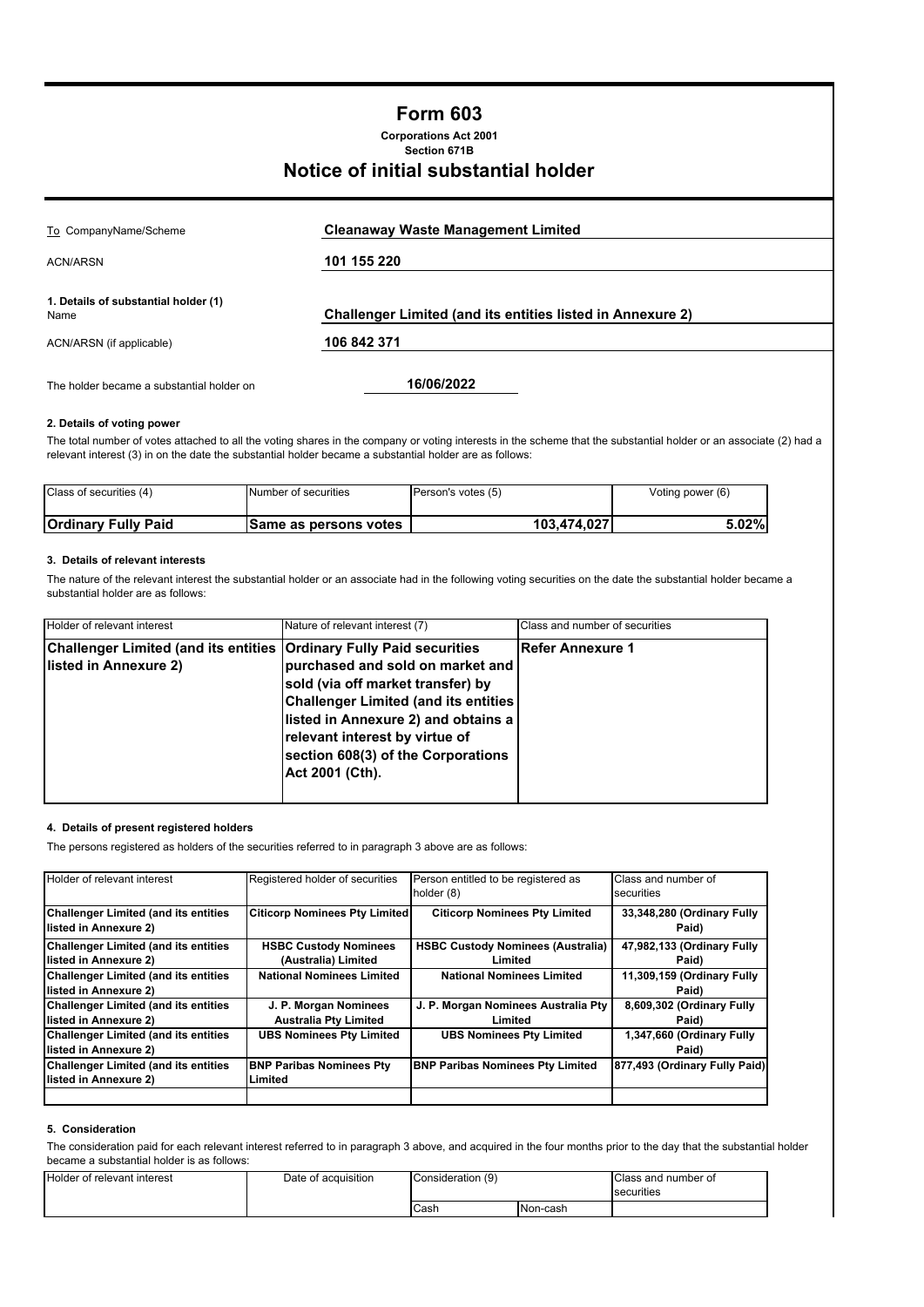| <b>Refer Annexure 2</b> | <b>IRefer</b>      | Refer    | ∣Refer     |
|-------------------------|--------------------|----------|------------|
|                         | <b>IAnnexure 1</b> | Annexure | Annexure 1 |

|                                                             | The reasons the persons named in paragraph 3 above are associates of the substantial holder are as follows: |          |                          |  |  |  |
|-------------------------------------------------------------|-------------------------------------------------------------------------------------------------------------|----------|--------------------------|--|--|--|
| Name and ACN/ARSN (if applicable)                           | Nature of association                                                                                       |          |                          |  |  |  |
| N/A                                                         | N/A                                                                                                         |          |                          |  |  |  |
| 7. Addresses                                                |                                                                                                             |          |                          |  |  |  |
| The addresses of persons named in this form are as follows: |                                                                                                             |          |                          |  |  |  |
| Name                                                        | Address                                                                                                     |          |                          |  |  |  |
|                                                             | Challenger Limited (and its entities Level 2, 5 Martin Place, Sydney NSW 2000                               |          |                          |  |  |  |
|                                                             |                                                                                                             |          |                          |  |  |  |
| listed in Annexure 2)                                       |                                                                                                             |          |                          |  |  |  |
| Signature<br>print name                                     | <b>Linda Matthews</b>                                                                                       | capacity | <b>Company Secretary</b> |  |  |  |
|                                                             | KMatthews                                                                                                   |          |                          |  |  |  |

be referred to throughout the form as a specifically named group if the membership of each group, with the names and addresses of members is clearly set out in paragraph 7 of the form.

(2) See the definition of "associate" in section 9 of the Corporations Act 2001.

(3) See the definition of "relevant interest" in section s608 and 671B(7) of the Corporations Act 2001.

(4) The voting shares of a company constitute one class unless divided into separate classes.

(5) The total number of votes attached to all the voting shares in the company or voting interests in thescheme (if any) that the person or an associate has a relevant interest in.

(6) The person's votes divided by the total votes in the body corporate or scheme multiplied by 100.

(7) Include details of:

(a) any relevant agreement or other circumstances by which the relevant interest was acquired. If subsection 671B(4) applies, a copy of any document setting out the terms of any relevant agreement, and a statement by the person giving full and accurate details of any contract, scheme or arrangement, must accompany this form, together with a written statement certifying this contract, scheme or arrangement; and

(b) any qualification of the power of a person to exercise, control the exercise of, or influence the exercise of, the voting powers or disposal of the securities to which the relevant interest relates (indicating clearly the particular securities to which the qualification applies).

See the definition of "relevant agreement" in section 9 of the Corporations Act 2001.

(8) If the substantial holder is unable to determine the identity of the person (eg. if the relevant interest arises because of an option) write "unknown".

(9) Details of the consideration must include any and all benefits, money and other, that any person from whom a relevant interest was acquired has, or may, become entitled to receive in relation to that acquisition. Details must be included even if the benefit is conditional on the happening or not of a contingency. Details must be included of any benefit paid on behalf of the substantial holder or its associate in relation to the acquisitions, even if they are not paid directly to the person from whom the relevant interest was acquired.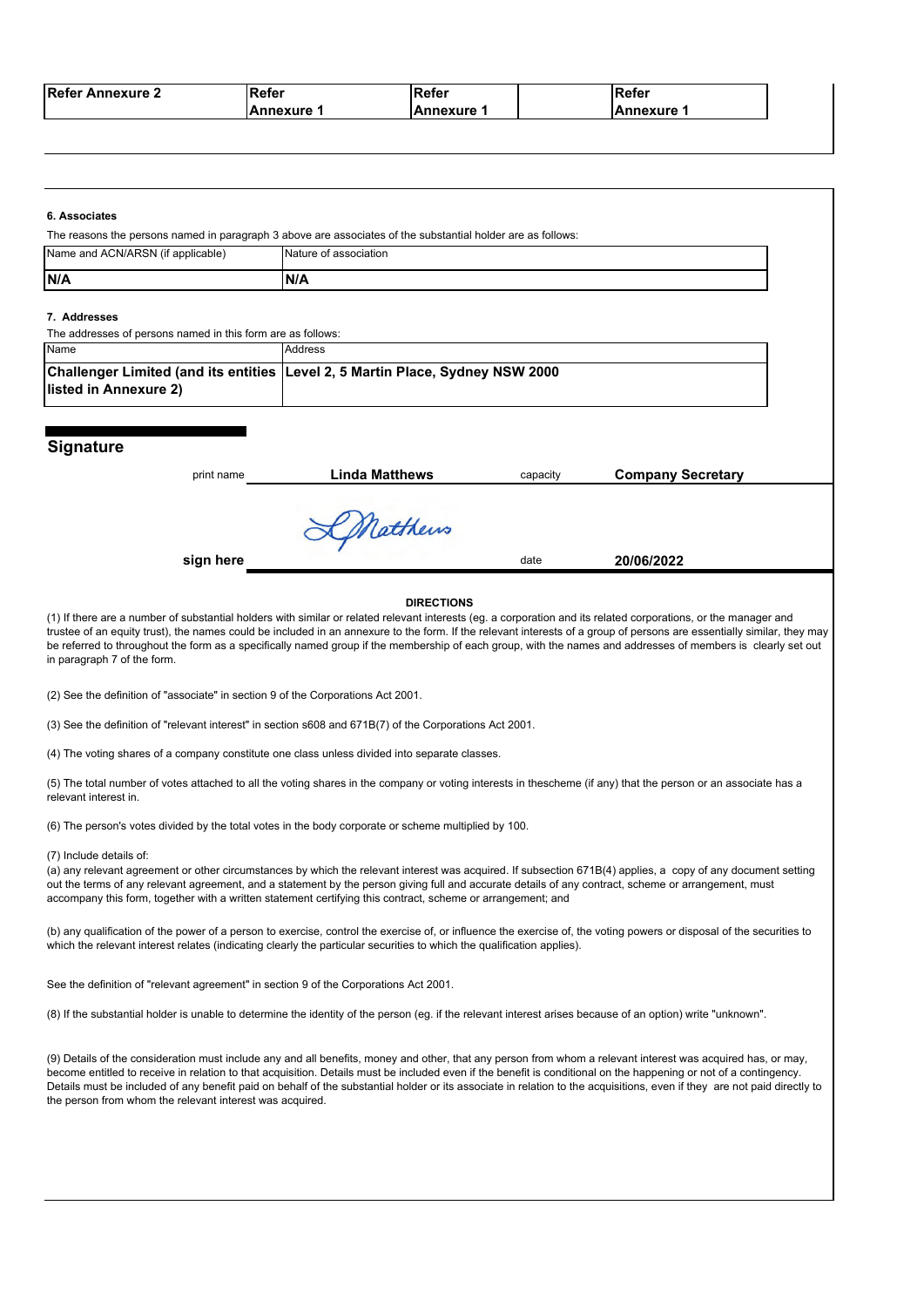DMatthews

**Linda Matthews Company Secretary of Challenger Limited**

| <b>Transactions:</b>      |                                                 |
|---------------------------|-------------------------------------------------|
| Company                   |                                                 |
| Name/Scheme:              | <b>Cleanaway Waste Management Limited (CWY)</b> |
| As at:                    | 16/06/2022                                      |
| <b>Class of security:</b> | <b>Ordinary Fully Paid</b>                      |

| Date of Change      | <b>Holder of relevant</b><br>interest | <b>Nature of Change</b> | Consideration | Number of<br><b>Securities</b> | <b>Person's Votes</b><br><b>Affected</b> |
|---------------------|---------------------------------------|-------------------------|---------------|--------------------------------|------------------------------------------|
|                     |                                       |                         |               |                                |                                          |
|                     |                                       |                         |               |                                |                                          |
|                     |                                       |                         |               |                                |                                          |
|                     |                                       |                         |               |                                |                                          |
|                     |                                       |                         |               |                                |                                          |
|                     | Challenger Limited (and its           |                         |               |                                |                                          |
|                     | entities listed in Annexure           |                         |               |                                |                                          |
| 16/06/2022 2)       |                                       | Buy                     | 398,697.60    | 148,979                        | 148,979                                  |
| 16/06/2022 as above |                                       | Buy                     | 340,492.93    | 127,230                        | 127,230                                  |
| 16/06/2022 as above |                                       | Buy                     | 644,669.82    | 240,890                        | 240,890                                  |
| 16/06/2022 as above |                                       | Buy                     | 222,625.05    | 83,187                         | 83,187                                   |
| 16/06/2022 as above |                                       | Buy                     | 414,832.41    | 155,008                        | 155,008                                  |
| 16/06/2022 as above |                                       | Buy                     | 52,533.81     | 19,630                         | 19,630                                   |
| 16/06/2022 as above |                                       | Buy                     | 67,108.39     | 25,076                         | 25,076                                   |
| 15/06/2022 as above |                                       | Buy                     | 348,767.77    | 131,328                        | 131,328                                  |
| 15/06/2022 as above |                                       | Buy                     | 297,852.69    | 112,156                        | 112,156                                  |
| 15/06/2022 as above |                                       | Buy                     | 563,940.55    | 212,351                        | 212,351                                  |
| 15/06/2022 as above |                                       | Buy                     | 194,745.14    | 73,331                         | 73,331                                   |
| 15/06/2022 as above |                                       | Buy                     | 362,882.82    | 136,643                        | 136,643                                  |
| 15/06/2022 as above |                                       | Buy                     | 45,956.89     | 17,305                         | 17,305                                   |
| 15/06/2022 as above |                                       | Buy                     | 58,704.25     | 22,105                         | 22,105                                   |
| 14/06/2022 as above |                                       | Buy                     | 93,217.11     | 34,300                         | 34,300                                   |
| 14/06/2022 as above |                                       | Buy                     | 765,847.86    | 281,800                        | 281,800                                  |
| 14/06/2022 as above |                                       | Buy                     | 1,139,259.84  | 419,200                        | 419,200                                  |
| 14/06/2022 as above |                                       | Buy                     | 450,594.66    | 165,800                        | 165,800                                  |
| 14/06/2022 as above |                                       | Buy                     | 3,428,106.78  | 1,261,400                      | 1,261,400                                |
| 14/06/2022 as above |                                       | Buy                     | 264,703.98    | 97,400                         | 97,400                                   |
| 14/06/2022 as above |                                       | Buy                     | 344,269.24    | 126,700                        | 126,700                                  |
| 14/06/2022 as above |                                       | Buy                     | 412,998.10    | 151,994                        | 151,994                                  |
| 14/06/2022 as above |                                       | Buy                     | 781,741.16    | 287,701                        | 287,701                                  |
| 14/06/2022 as above |                                       | Buy                     | 304,720.39    | 112,145                        | 112,145                                  |
| 14/06/2022 as above |                                       | Buy                     | 504,236.24    | 185,572                        | 185,572                                  |
| 14/06/2022 as above |                                       | Buy                     | 63,536.29     | 23,383                         | 23,383                                   |
| 14/06/2022 as above |                                       | Buy                     | 81,339.38     | 29,935                         | 29,935                                   |
| 14/06/2022 as above |                                       | Buy                     | 87,404.17     | 32,167                         | 32,167                                   |
| 10/06/2022 as above |                                       | Sell - transfer         | 9,835,846.98  | $-3,487,889$                   | 3,487,889                                |
| 08/06/2022 as above |                                       | Sell                    | 201,912.48    | $-69,300$                      | 69,300                                   |
| 27/05/2022 as above |                                       | Buy                     | 162,861.45    | 55,301                         | 55,301                                   |
| 27/05/2022 as above |                                       | Buy                     | 978,049.23    | 332,105                        | 332,105                                  |
| 27/05/2022 as above |                                       | Buy                     | 437,329.56    | 148,499                        | 148,499                                  |
| 27/05/2022 as above |                                       | Buy                     | 752,105.88    | 255,384                        | 255,384                                  |
| 27/05/2022 as above |                                       | Buy                     | 142,956.19    | 48,542                         | 48,542                                   |
| 27/05/2022 as above |                                       | Buy                     | 206,532.85    | 70,130                         | 70,130                                   |
| 27/05/2022 as above |                                       | Buy                     | 387,936.02    | 131,727                        | 131,727                                  |
| 27/05/2022 as above |                                       | Buy                     | 40,437.80     | 13,731                         | 13,731                                   |
| 27/05/2022 as above |                                       | Buy                     | 61,462.15     | 20,870                         | 20,870                                   |
| 27/05/2022 as above |                                       | Buy                     | 449,769.24    | 152,723                        | 152,723                                  |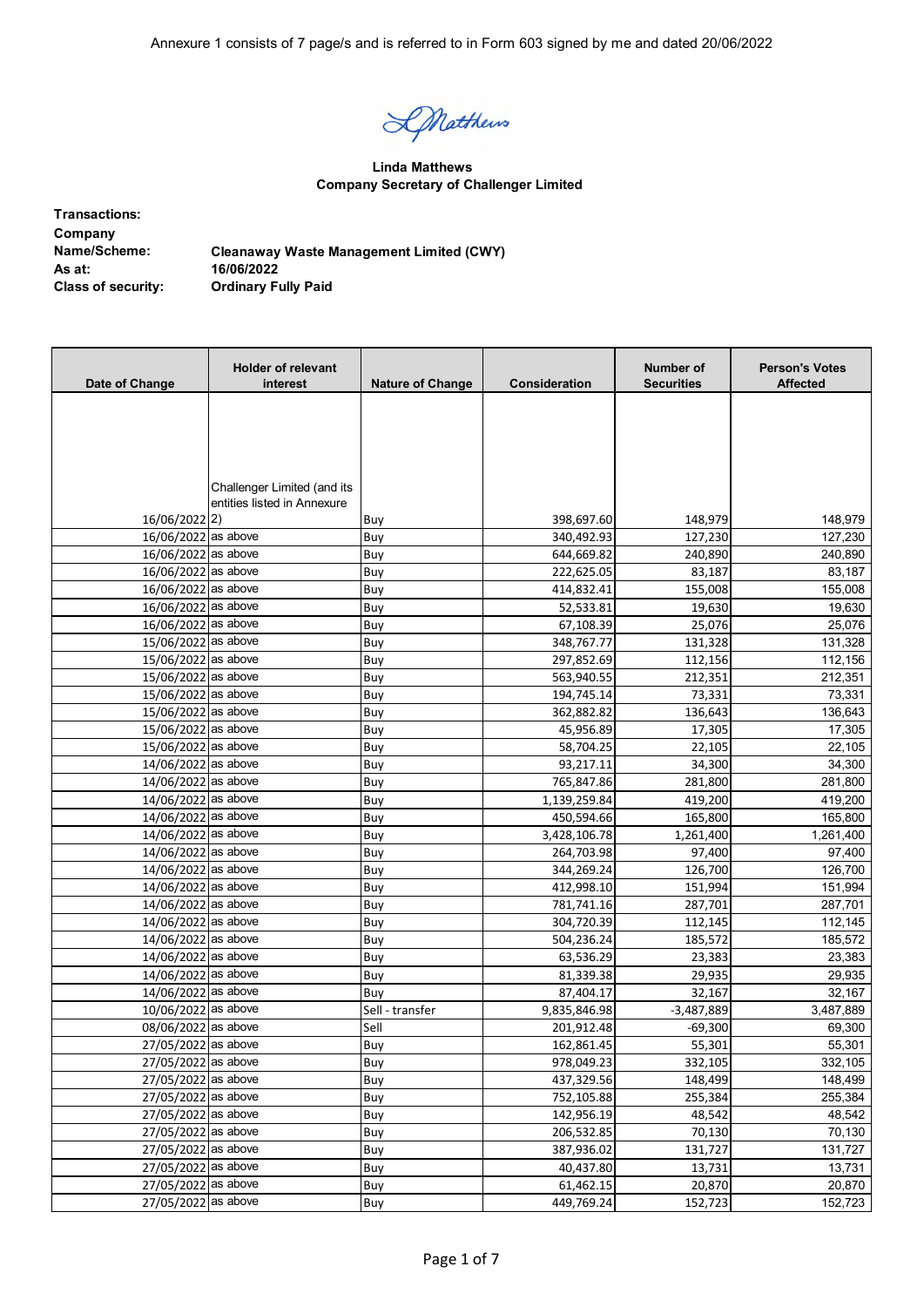| Date of Change      | <b>Holder of relevant</b><br>interest | <b>Nature of Change</b> | Consideration | Number of<br><b>Securities</b> | <b>Person's Votes</b><br><b>Affected</b> |
|---------------------|---------------------------------------|-------------------------|---------------|--------------------------------|------------------------------------------|
| 27/05/2022 as above |                                       | Buy                     | 491,202.44    | 166,792                        | 166,792                                  |
| 27/05/2022 as above |                                       | Buy                     | 1,062,647.30  | 360,831                        | 360,831                                  |
| 27/05/2022 as above |                                       | Buy                     | 569,459.93    | 193,365                        | 193,365                                  |
| 27/05/2022 as above |                                       | Buy                     | 167,037.46    | 56.719                         | 56,719                                   |
| 27/05/2022 as above |                                       | Buy                     | 1,003,125.90  | 340,620                        | 340,620                                  |
| 27/05/2022 as above |                                       | Buy                     | 448,541.17    | 152,306                        | 152,306                                  |
| 27/05/2022 as above |                                       | Buy                     | 771,389.74    | 261,932                        | 261,932                                  |
| 27/05/2022 as above |                                       | Buy                     | 146,622.72    | 49,787                         | 49,787                                   |
| 27/05/2022 as above |                                       | Buy                     | 211,830.91    | 71,929                         | 71,929                                   |
| 27/05/2022 as above |                                       | Buy                     | 397,881.28    | 135,104                        | 135,104                                  |
| 27/05/2022 as above |                                       | Buy                     | 41,471.49     | 14,082                         | 14,082                                   |
| 27/05/2022 as above |                                       | Buy                     | 63,037.73     | 21,405                         | 21,405                                   |
| 27/05/2022 as above |                                       | Buy                     | 461,301.86    | 156,639                        | 156,639                                  |
| 27/05/2022 as above |                                       | Buy                     | 503,795.26    | 171,068                        | 171,068                                  |
| 27/05/2022 as above |                                       | Buy                     | 1,089,903.27  | 370,086                        | 370,086                                  |
| 27/05/2022 as above |                                       | Buy                     | 584,061.24    | 198,323                        | 198,323                                  |
| 27/05/2022 as above |                                       | Buy                     | 5,963.66      | 2,014                          | 2,014                                    |
| 27/05/2022 as above |                                       | Buy                     | 35,805.62     | 12,092                         | 12,092                                   |
| 27/05/2022 as above |                                       | Buy                     | 16,010.67     | 5,407                          | 5,407                                    |
| 27/05/2022 as above |                                       | Buy                     | 27,535.27     | 9,299                          | 9,299                                    |
| 27/05/2022 as above |                                       | Buy                     | 5,232.26      | 1,767                          | 1,767                                    |
| 27/05/2022 as above |                                       | Buy                     | 7,559.69      | 2,553                          | 2,553                                    |
| 27/05/2022 as above |                                       | Buy                     | 14,201.44     | 4,796                          | 4,796                                    |
| 27/05/2022 as above |                                       | Buy                     | 1,480.55      | 500                            | 500                                      |
| 27/05/2022 as above |                                       |                         | 2,250.44      | 760                            | 760                                      |
| 27/05/2022 as above |                                       | Buy<br>Buy              | 16,466.68     | 5,561                          | 5,561                                    |
| 27/05/2022 as above |                                       |                         |               |                                |                                          |
| 27/05/2022 as above |                                       | Buy                     | 17,982.76     | 6,073                          | 6,073                                    |
|                     |                                       | Buy                     | 38,902.93     | 13,138                         | 13,138                                   |
| 27/05/2022 as above |                                       | Buy                     | 20,846.14     | 7,040                          | 7,040                                    |
| 23/05/2022 as above |                                       | Buy                     | 27,967.64     | 9,202                          | 9,202                                    |
| 23/05/2022 as above |                                       | Buy                     | 7,115.00      | 2,341                          | 2,341                                    |
| 23/05/2022 as above |                                       | Buy                     | 47,154.74     | 15,515                         | 15,515                                   |
| 23/05/2022 as above |                                       | Buy                     | 74,168.04     | 24,403                         | 24,403                                   |
| 23/05/2022 as above |                                       | Buy                     | 6,902.25      | 2,271                          | 2,271                                    |
| 23/05/2022 as above |                                       | Buy                     | 166,198.04    | 54,683                         | 54,683                                   |
| 23/05/2022 as above |                                       | Buy                     | 56,731.57     | 18,666                         | 18,666                                   |
| 23/05/2022 as above |                                       | Buy                     | 103,922.78    | 34,193                         | 34,193                                   |
| 23/05/2022 as above |                                       | Buy                     | 12,391.23     | 4,077                          | 4,077                                    |
| 23/05/2022 as above |                                       | Buy                     | 34,480.86     | 11,345                         | 11,345                                   |
| 23/05/2022 as above |                                       | Buy                     | 94,418.89     | 31,066                         | 31,066                                   |
| 23/05/2022 as above |                                       | Buy                     | 196,095.64    | 64,520                         | 64,520                                   |
| 23/05/2022 as above |                                       | Buy                     | 101,357.62    | 33,349                         | 33,349                                   |
| 23/05/2022 as above |                                       | Buy                     | 183,360.77    | 60,217                         | 60,217                                   |
| 23/05/2022 as above |                                       | Buy                     | 46,652.45     | 15,321                         | 15,321                                   |
| 23/05/2022 as above |                                       | Buy                     | 309,158.85    | 101,530                        | 101,530                                  |
| 23/05/2022 as above |                                       | Buy                     | 486,253.01    | 159,689                        | 159,689                                  |
| 23/05/2022 as above |                                       | Buy                     | 45,260.88     | 14,864                         | 14,864                                   |
| 23/05/2022 as above |                                       | Buy                     | 1,089,601.49  | 357,833                        | 357,833                                  |
| 23/05/2022 as above |                                       | Buy                     | 371,943.71    | 122,149                        | 122,149                                  |
| 23/05/2022 as above |                                       | Buy                     | 681,333.98    | 223,755                        | 223,755                                  |
| 23/05/2022 as above |                                       | Buy                     | 81,234.51     | 26,678                         | 26,678                                   |
| 23/05/2022 as above |                                       | Buy                     | 226,066.89    | 74,242                         | 74,242                                   |
| 23/05/2022 as above |                                       | Buy                     | 619,015.01    | 203,289                        | 203,289                                  |
| 23/05/2022 as above |                                       | Buy                     | 1,285,611.18  | 422,204                        | 422,204                                  |
| 23/05/2022 as above |                                       | Buy                     | 664,507.31    | 218,229                        | 218,229                                  |
| 20/05/2022 as above |                                       | Buy                     | 376,349.38    | 124,619                        | 124,619                                  |
| 20/05/2022 as above |                                       | Buy                     | 132,541.76    | 43,888                         | 43,888                                   |
| 20/05/2022 as above |                                       | Buy                     | 506,620.10    | 167,755                        | 167,755                                  |
| 20/05/2022 as above |                                       | Buy                     | 88,609.82     | 29,341                         | 29,341                                   |
| 20/05/2022 as above |                                       | Buy                     | 263,567.48    | 87,274                         | 87,274                                   |
| 20/05/2022 as above |                                       | Buy                     | 734,569.70    | 243,235                        | 243,235                                  |
| 20/05/2022 as above |                                       | Buy                     | 649,858.70    | 215,185                        | 215,185                                  |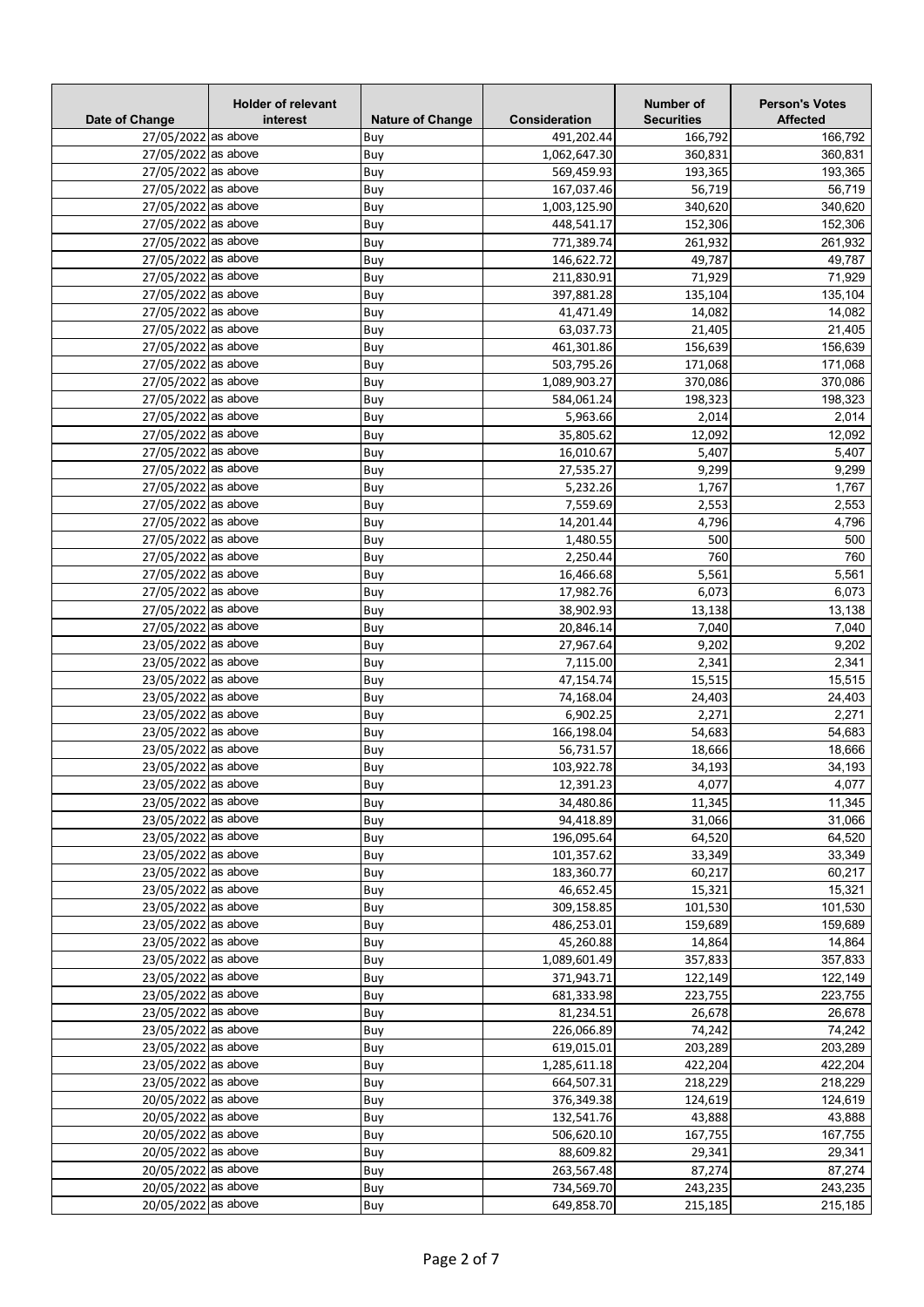| Date of Change      | <b>Holder of relevant</b><br>interest | <b>Nature of Change</b> | Consideration | Number of<br><b>Securities</b> | <b>Person's Votes</b><br><b>Affected</b> |
|---------------------|---------------------------------------|-------------------------|---------------|--------------------------------|------------------------------------------|
| 20/05/2022 as above |                                       | Buy                     | 241,917.10    | 80,105                         | 80,105                                   |
| 20/05/2022 as above |                                       | Buy                     | 33,102.22     | 10,961                         | 10,961                                   |
| 20/05/2022 as above |                                       | Buy                     | 160,482.80    | 53,140                         | 53,140                                   |
| 20/05/2022 as above |                                       | Buy                     | 674,151.58    | 223,229                        | 223,229                                  |
| 20/05/2022 as above |                                       | Buy                     | 211,834.88    | 70,144                         | 70,144                                   |
| 20/05/2022 as above |                                       | Buy                     | 812,482.68    | 269,034                        | 269,034                                  |
| 20/05/2022 as above |                                       | Buy                     | 447,994.31    | 148,623                        | 148,623                                  |
| 20/05/2022 as above |                                       | Buy                     | 157,771.48    | 52,341                         | 52,341                                   |
| 20/05/2022 as above |                                       | Buy                     | 603,071.00    | 200,070                        | 200,070                                  |
| 20/05/2022 as above |                                       | Buy                     | 105,482.41    | 34,994                         | 34,994                                   |
| 20/05/2022 as above |                                       | Buy                     | 313,746.43    | 104,086                        | 104,086                                  |
| 20/05/2022 as above |                                       | Buy                     | 874,415.27    | 290,089                        | 290,089                                  |
| 20/05/2022 as above |                                       | Buy                     | 773,577.89    | 256,636                        | 256,636                                  |
| 20/05/2022 as above |                                       | Buy                     | 287,977.18    | 95,537                         | 95,537                                   |
| 20/05/2022 as above |                                       | Buy                     | 39,405.94     | 13,073                         | 13,073                                   |
| 20/05/2022 as above |                                       | Buy                     | 191,034.28    | 63,376                         | 63,376                                   |
| 20/05/2022 as above |                                       | Buy                     | 802,497.09    | 266,230                        | 266,230                                  |
| 20/05/2022 as above |                                       | Buy                     | 252,167.30    | 83,657                         | 83,657                                   |
| 20/05/2022 as above |                                       | Buy                     | 967,162.27    | 320,858                        | 320,858                                  |
| 19/05/2022 as above |                                       | Buy                     | 10,157.73     | 3,429                          | 3,429                                    |
| 19/05/2022 as above |                                       | Buy                     | 26,180.81     | 8,838                          | 8,838                                    |
| 19/05/2022 as above |                                       | Buy                     | 29,898.49     | 10,093                         | 10,093                                   |
| 19/05/2022 as above |                                       | Buy                     | 10,536.90     | 3,557                          | 3,557                                    |
| 19/05/2022 as above |                                       | Buy                     | 3,699.91      | 1,249                          | 1,249                                    |
| 19/05/2022 as above |                                       | Buy                     | 21,011.59     | 7,093                          | 7,093                                    |
| 19/05/2022 as above |                                       | Buy                     | 5,435.82      | 1,835                          | 1,835                                    |
| 19/05/2022 as above |                                       | Buy                     | 15,244.00     | 5,146                          | 5,146                                    |
| 19/05/2022 as above |                                       | Buy                     | 8,478.10      | 2,862                          | 2,862                                    |
| 19/05/2022 as above |                                       | Buy                     | 28,209.98     | 9,523                          | 9,523                                    |
| 19/05/2022 as above |                                       | Buy                     | 6,546.68      | 2,210                          | 2,210                                    |
| 19/05/2022 as above |                                       | Buy                     | 1,353.77      | 457                            | 457                                      |
| 19/05/2022 as above |                                       | Buy                     | 33,619.14     | 11,349                         | 11,349                                   |
| 19/05/2022 as above |                                       | Buy                     | 136,353.52    | 45,433                         | 45,433                                   |
| 19/05/2022 as above |                                       | Buy                     | 243,145.22    | 81,016                         | 81,016                                   |
| 19/05/2022 as above |                                       | Buy                     | 775,765.18    | 258,485                        | 258,485                                  |
| 19/05/2022 as above |                                       | Buy                     | 722,592.92    | 240,768                        | 240,768                                  |
| 19/05/2022 as above |                                       | Buy                     | 776,200.36    | 258,630                        | 258,630                                  |
| 19/05/2022 as above |                                       | Buy                     | 216,224.46    | 72,046                         | 72,046                                   |
| 19/05/2022 as above |                                       | Buy                     | 81,416.55     | 27,128                         | 27,128                                   |
| 19/05/2022 as above |                                       | Buy                     | 33,979.59     | 11,322                         | 11,322                                   |
| 19/05/2022 as above |                                       | Buy                     | 304,261.66    | 101,380                        | 101,380                                  |
| 19/05/2022 as above |                                       | Buy                     | 167,686.05    | 55,873                         | 55,873                                   |
| 19/05/2022 as above |                                       | Buy                     | 613,817.43    | 204,524                        | 204,524                                  |
| 19/05/2022 as above |                                       | Buy                     | 478,787.44    | 159,532                        | 159,532                                  |
| 19/05/2022 as above |                                       | Buy                     | 407,520.94    | 135,786                        | 135,786                                  |
| 18/05/2022 as above |                                       | Buy                     | 23,261.59     | 7,808                          | 7,808                                    |
| 18/05/2022 as above |                                       | Buy                     | 74,053.97     | 24,857                         | 24,857                                   |
| 18/05/2022 as above |                                       | Buy                     | 17,613.03     | 5,912                          | 5,912                                    |
| 18/05/2022 as above |                                       | Buy                     | 3,622.71      | 1,216                          | 1,216                                    |
| 18/05/2022 as above |                                       | Buy                     | 26,562.55     | 8,916                          | 8,916                                    |
| 18/05/2022 as above |                                       | Buy                     | 71,345.88     | 23,948                         | 23,948                                   |
| 18/05/2022 as above |                                       | Buy                     | 80,652.90     | 27,072                         | 27,072                                   |
| 18/05/2022 as above |                                       | Buy                     | 28,945.91     | 9,716                          | 9,716                                    |
| 18/05/2022 as above |                                       | Buy                     | 9,721.13      | 3,263                          | 3,263                                    |
| 18/05/2022 as above |                                       | Buy                     | 55,597.83     | 18,662                         | 18,662                                   |
| 18/05/2022 as above |                                       | Buy                     | 14,544.45     | 4,882                          | 4,882                                    |
| 18/05/2022 as above |                                       | Buy                     | 41,267.88     | 13,852                         | 13,852                                   |
| 18/05/2022 as above |                                       | Buy                     | 89,066.16     | 29,896                         | 29,896                                   |
| 18/05/2022 as above |                                       | Buy                     | 233,730.88    | 78,565                         | 78,565                                   |
| 18/05/2022 as above |                                       | Buy                     | 744,083.20    | 250,112                        | 250,112                                  |
| 18/05/2022 as above |                                       | Buy                     | 176,964.90    | 59,484                         | 59,484                                   |
| 18/05/2022 as above |                                       | Buy                     | 36,402.10     | 12,236                         | 12,236                                   |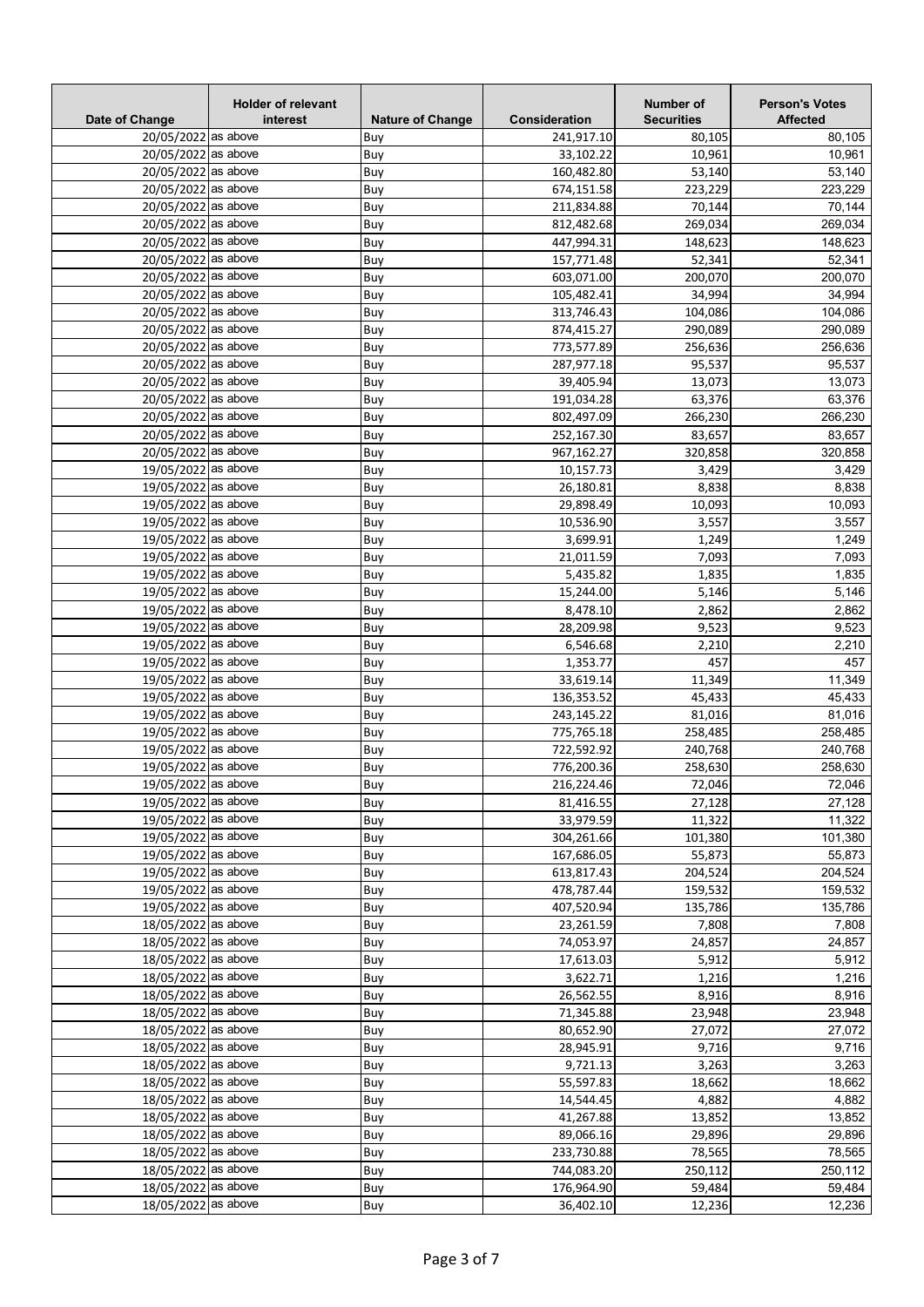| Date of Change                             | <b>Holder of relevant</b><br>interest | <b>Nature of Change</b> | Consideration            | Number of<br><b>Securities</b> | <b>Person's Votes</b><br><b>Affected</b> |
|--------------------------------------------|---------------------------------------|-------------------------|--------------------------|--------------------------------|------------------------------------------|
| 18/05/2022 as above                        |                                       | Buy                     | 266,890.23               | 89,711                         | 89,711                                   |
| 18/05/2022 as above                        |                                       | Buy                     | 716,873.85               | 240,966                        | 240,966                                  |
| 18/05/2022 as above                        |                                       | Buy                     | 810,401.90               | 272,404                        | 272,404                                  |
| 18/05/2022 as above                        |                                       | Buy                     | 290,859.80               | 97.768                         | 97,768                                   |
| 18/05/2022 as above                        |                                       | Buy                     | 97,672.23                | 32,831                         | 32,831                                   |
| 18/05/2022 as above                        |                                       | Buy                     | 558,648.48               | 187,781                        | 187,781                                  |
| 18/05/2022 as above                        |                                       | Buy                     | 146,149.85               | 49,126                         | 49,126                                   |
| 18/05/2022 as above                        |                                       | Buy                     | 414,661.45               | 139,382                        | 139,382                                  |
| 18/05/2022 as above                        |                                       | Buy                     | 894,921.65               | 300,814                        | 300,814                                  |
| 18/05/2022 as above                        |                                       | Buy                     | 102,843.86               | 34,494                         | 34,494                                   |
| 18/05/2022 as above                        |                                       | Buy                     | 327,404.48               | 109,812                        | 109,812                                  |
| 18/05/2022 as above                        |                                       | Buy                     | 77,864.85                | 26,116                         | 26,116                                   |
| 18/05/2022 as above                        |                                       | Buy                     | 16,016.62                | 5,372                          | 5,372                                    |
| 18/05/2022 as above                        |                                       | Buy                     | 117,432.34               | 39,387                         | 39,387                                   |
| 18/05/2022 as above                        |                                       | Buy                     | 315,427.79               | 105,795                        | 105,795                                  |
| 18/05/2022 as above                        |                                       | Buy                     | 356,581.44               | 119,598                        | 119,598                                  |
| 18/05/2022 as above                        |                                       | Buy                     | 127,977.91               | 42.924                         | 42,924                                   |
| 18/05/2022 as above                        |                                       | Buy                     | 42,978.32                | 14,415                         | 14,415                                   |
| 18/05/2022 as above                        |                                       | Buy                     | 245,809.77               | 82,445                         | 82,445                                   |
| 18/05/2022 as above                        |                                       | Buy                     | 64,307.97                | 21,569                         | 21,569                                   |
| 18/05/2022 as above                        |                                       | Buy                     | 182,455.87               | 61,196                         | 61,196                                   |
| 18/05/2022 as above                        |                                       | Buy                     | 393,772.67               | 132,072                        | 132,072                                  |
| 17/05/2022 as above                        |                                       | Buy                     | 37,405.00                | 12,693                         | 12,693                                   |
| 17/05/2022 as above                        |                                       | Buy                     | 59,654.10                | 20,243                         | 20,243                                   |
| 17/05/2022 as above                        |                                       | Buy                     | 190,160.51               | 64,529                         | 64,529                                   |
| 17/05/2022 as above                        |                                       | Buy                     | 206,804.60               | 70,177                         | 70,177                                   |
| 17/05/2022 as above                        |                                       | Buy                     | 74,235.36                | 25,191                         | 25,191                                   |
| 17/05/2022 as above                        |                                       | Buy                     | 45,152.40                | 15,322                         | 15,322                                   |
| 17/05/2022 as above                        |                                       | Buy                     | 9,312.20                 | 3,160                          | 3,160                                    |
| 17/05/2022 as above                        |                                       | Buy                     | 68,220.74                | 23,150                         | 23,150                                   |
| 17/05/2022 as above                        |                                       | Buy                     | 24,963.19                | 8,471                          | 8,471                                    |
| 17/05/2022 as above                        |                                       | Buy                     | 142,541.55               | 48,370<br>62,069               | 48,370                                   |
| 17/05/2022 as above<br>17/05/2022 as above |                                       | Buy                     | 182,911.14               |                                | 62,069                                   |
| 17/05/2022 as above                        |                                       | Buy                     | 228,311.08<br>105,790.76 | 77,475<br>35,899               | 77,475<br>35,899                         |
| 17/05/2022 as above                        |                                       | Buy<br>Buy              | 39,966.38                | 13,525                         | 13,525                                   |
| 17/05/2022 as above                        |                                       | Buy                     | 63,733.44                | 21,568                         | 21,568                                   |
| 17/05/2022 as above                        |                                       |                         | 203,173.98               |                                |                                          |
| 17/05/2022 as above                        |                                       | Buy<br>Buy              | 220,954.22               | 68,756<br>74,773               | 68,756<br>74,773                         |
| 17/05/2022 as above                        |                                       | Buy                     | 79,315.16                | 26,841                         | 26,841                                   |
| 17/05/2022 as above                        |                                       | Buy                     | 48,240.38                | 16,325                         | 16,325                                   |
| 17/05/2022 as above                        |                                       | Buy                     | 9,946.53                 | 3,366                          | 3,366                                    |
| 17/05/2022 as above                        |                                       | Buy                     | 72,890.99                | 24,667                         | 24,667                                   |
| 17/05/2022 as above                        |                                       | Buy                     | 26,674.79                | 9,027                          | 9,027                                    |
| 17/05/2022 as above                        |                                       | Buy                     | 152,291.84               | 51,537                         | 51,537                                   |
| 17/05/2022 as above                        |                                       | Buy                     | 195,428.93               | 66,135                         | 66,135                                   |
| 17/05/2022 as above                        |                                       | Buy                     | 243,929.34               | 82,548                         | 82,548                                   |
| 17/05/2022 as above                        |                                       | Buy                     | 113,031.71               | 38,251                         | 38,251                                   |
| 17/05/2022 as above                        |                                       | Buy                     | 38,172.69                | 12,918                         | 12,918                                   |
| 17/05/2022 as above                        |                                       | Buy                     | 60,873.00                | 20,600                         | 20,600                                   |
| 17/05/2022 as above                        |                                       | Buy                     | 194,057.81               | 65,671                         | 65,671                                   |
| 17/05/2022 as above                        |                                       | Buy                     | 211,043.15               | 71,419                         | 71,419                                   |
| 17/05/2022 as above                        |                                       | Buy                     | 75,754.38                | 25,636                         | 25,636                                   |
| 17/05/2022 as above                        |                                       | Buy                     | 46,074.36                | 15,592                         | 15,592                                   |
| 17/05/2022 as above                        |                                       | Buy                     | 9,500.33                 | 3,215                          | 3,215                                    |
| 17/05/2022 as above                        |                                       | Buy                     | 69,616.85                | 23,559                         | 23,559                                   |
| 17/05/2022 as above                        |                                       | Buy                     | 25,475.06                | 8,621                          | 8,621                                    |
| 17/05/2022 as above                        |                                       | Buy                     | 145,456.92               | 49,224                         | 49,224                                   |
| 17/05/2022 as above                        |                                       | Buy                     | 186,655.53               | 63,166                         | 63,166                                   |
| 17/05/2022 as above                        |                                       | Buy                     | 232,986.98               | 78,845                         | 78,845                                   |
| 17/05/2022 as above                        |                                       | Buy                     | 107,957.97               | 36,534                         | 36,534                                   |
| 29/04/2022 as above                        |                                       | Sell - transfer         | 11,041,046.40            | $-3,450,327$                   | 3,450,327                                |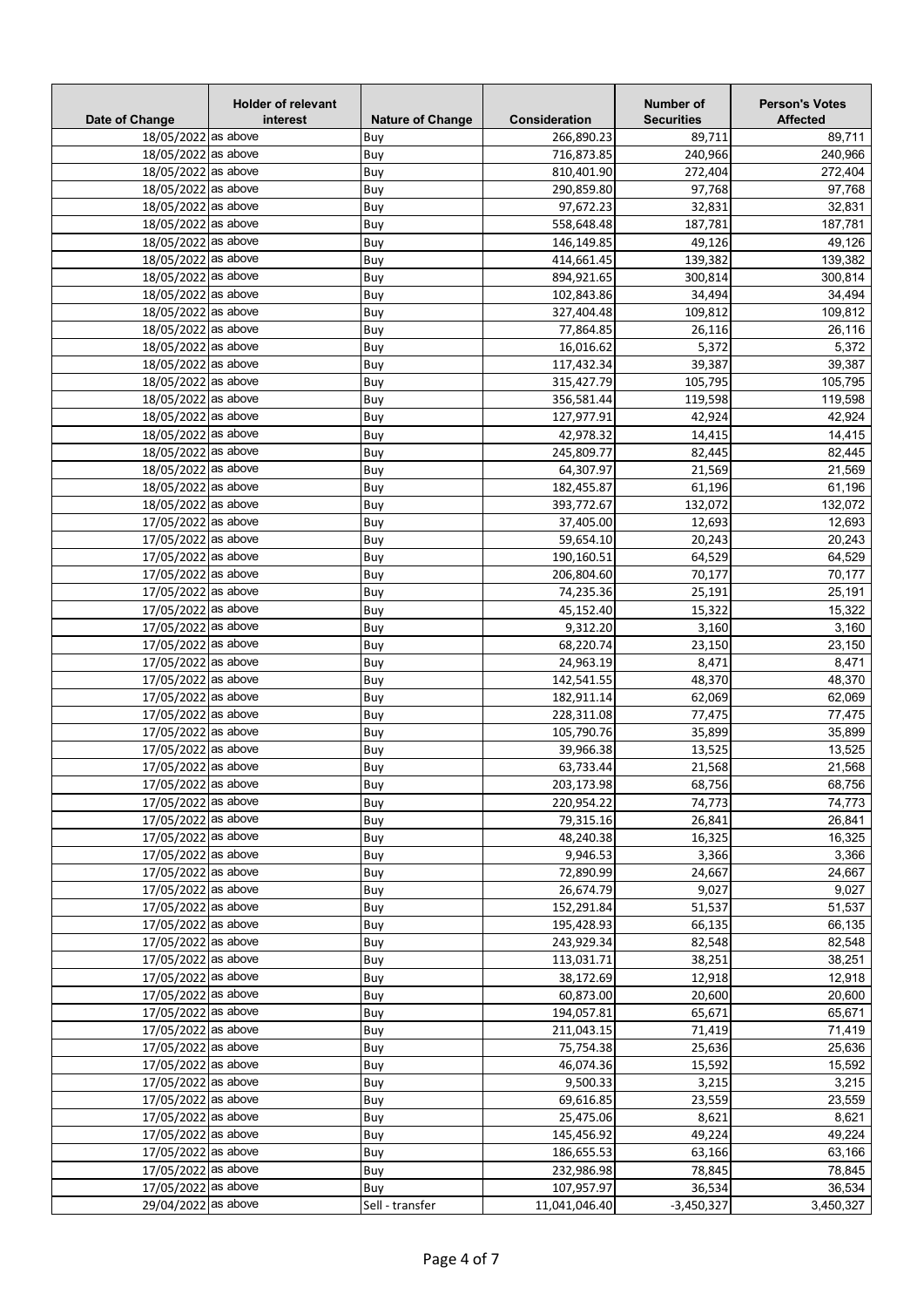| Date of Change      | <b>Holder of relevant</b><br>interest | <b>Nature of Change</b> | Consideration | Number of<br><b>Securities</b> | <b>Person's Votes</b><br><b>Affected</b> |
|---------------------|---------------------------------------|-------------------------|---------------|--------------------------------|------------------------------------------|
| 29/04/2022 as above |                                       | Sell                    | 706,472.54    | $-222,862$                     | 222,862                                  |
| 29/04/2022 as above |                                       | Sell                    | 74,444.28     | $-23,484$                      | 23,484                                   |
| 29/04/2022 as above |                                       | Sell                    | 195,639.72    | $-61,716$                      | 61,716                                   |
| 29/04/2022 as above |                                       | Sell                    | 203,659.82    | $-64,246$                      | 64,246                                   |
| 29/04/2022 as above |                                       | Sell                    | 1,860,745.62  | -586,986                       | 586,986                                  |
| 29/04/2022 as above |                                       | Sell                    | 1,642,373.83  | $-518,099$                     | 518,099                                  |
| 29/04/2022 as above |                                       | Sell                    | 76,818.61     | $-24,233$                      | 24,233                                   |
| 29/04/2022 as above |                                       | Sell                    | 500,834.64    | $-157,992$                     | 157,992                                  |
| 29/04/2022 as above |                                       | Sell                    | 2,848,023.10  | $-898,430$                     | 898,430                                  |
| 29/04/2022 as above |                                       | Sell                    | 126,530.55    | $-39,915$                      | 39,915                                   |
| 29/04/2022 as above |                                       | Sell                    | 175,358.06    | $-55,318$                      | 55,318                                   |
| 29/04/2022 as above |                                       | Sell                    | 848,621.68    | $-267,704$                     | 267,704                                  |
| 29/04/2022 as above |                                       | Sell                    | 788,889.37    | $-248,861$                     | 248,861                                  |
| 29/04/2022 as above |                                       | Sell                    | 733,186.13    | $-231,289$                     | 231,289                                  |
| 29/04/2022 as above |                                       | Sell                    | 528,077.62    | -166,586                       | 166,586                                  |
| 29/04/2022 as above |                                       | Sell                    | 779,702.71    | $-245,963$                     | 245,963                                  |
| 29/04/2022 as above |                                       | Sell                    | 374,909.56    | $-118,268$                     | 118,268                                  |
| 28/04/2022 as above |                                       | Sell                    | 34,558.45     | $-10,900$                      | 10,900                                   |
| 28/04/2022 as above |                                       | Sell                    | 130,941.65    | $-41,300$                      | 41,300                                   |
| 28/04/2022 as above |                                       | Sell                    | 408,043.35    | $-128,700$                     | 128,700                                  |
| 28/04/2022 as above |                                       | Sell                    | 149,647.60    | $-47,200$                      | 47,200                                   |
| 28/04/2022 as above |                                       | Sell                    | 160,110.25    | $-50,500$                      | 50,500                                   |
| 28/04/2022 as above |                                       | Sell                    | 155,037.45    | $-48,900$                      | 48,900                                   |
| 27/04/2022 as above |                                       | Sell                    | 532,914.23    | $-167,847$                     | 167,847                                  |
| 27/04/2022 as above |                                       | Sell                    | 145,894.43    | $-45,951$                      | 45,951                                   |
| 27/04/2022 as above |                                       | Sell                    | 70,151.63     | $-22,095$                      | 22,095                                   |
| 27/04/2022 as above |                                       |                         |               |                                |                                          |
|                     |                                       | Sell                    | 174,726.60    | $-55,032$                      | 55,032                                   |
| 27/04/2022 as above |                                       | Sell                    | 47,834.55     | $-15,066$                      | 15,066                                   |
| 27/04/2022 as above |                                       | Sell                    | 22,999.70     | $-7,244$                       | 7,244                                    |
| 27/04/2022 as above |                                       | Sell                    | 132,191.13    | $-41,635$                      | 41,635                                   |
| 27/04/2022 as above |                                       | Sell                    | 13,928.73     | $-4,387$                       | 4,387                                    |
| 27/04/2022 as above |                                       | Sell                    | 36,607.75     | $-11,530$                      | 11,530                                   |
| 27/04/2022 as above |                                       | Sell                    | 38,106.35     | $-12,002$                      | 12,002                                   |
| 27/04/2022 as above |                                       | Sell                    | 348,176.85    | $-109,662$                     | 109,662                                  |
| 27/04/2022 as above |                                       | Sell                    | 307,314.60    | $-96,792$                      | 96,792                                   |
| 27/04/2022 as above |                                       | Sell                    | 14,373.23     | $-4,527$                       | 4,527                                    |
| 27/04/2022 as above |                                       | Sell                    | 93,713.30     | $-29,516$                      | 29,516                                   |
| 27/04/2022 as above |                                       | Sell                    | 23,675.98     | $-7,457$                       | 7,457                                    |
| 27/04/2022 as above |                                       | Sell                    | 32,813.63     | $-10,335$                      | 10,335                                   |
| 27/04/2022 as above |                                       | Sell                    | 158,791.28    | $-50,013$                      | 50,013                                   |
| 27/04/2022 as above |                                       | Sell                    | 147,612.10    | $-46,492$                      | 46,492                                   |
| 27/04/2022 as above |                                       | Sell                    | 137,191.75    | $-43,210$                      | 43,210                                   |
| 27/04/2022 as above |                                       | Sell                    | 98,812.35     | $-31,122$                      | 31,122                                   |
| 27/04/2022 as above |                                       | Sell                    | 43,341.93     | $-13,651$                      | 13,651                                   |
| 27/04/2022 as above |                                       | Sell                    | 4,565.65      | $-1,438$                       | 1,438                                    |
| 27/04/2022 as above |                                       | Sell                    | 12,001.50     | $-3,780$                       | 3,780                                    |
| 27/04/2022 as above |                                       | Sell                    | 12,493.63     | $-3,935$                       | 3,935                                    |
| 27/04/2022 as above |                                       | Sell                    | 114,160.30    | $-35,956$                      | 35,956                                   |
| 27/04/2022 as above |                                       | Sell                    | 100,758.63    | $-31,735$                      | 31,735                                   |
| 27/04/2022 as above |                                       | Sell                    | 4,711.70      | $-1,484$                       | 1,484                                    |
| 27/04/2022 as above |                                       | Sell                    | 30,724.48     | $-9,677$                       | 9,677                                    |
| 27/04/2022 as above |                                       | Sell                    | 7,762.88      | $-2,445$                       | 2,445                                    |
| 27/04/2022 as above |                                       | Sell                    | 10,756.90     | $-3,388$                       | 3,388                                    |
| 27/04/2022 as above |                                       | Sell                    | 52,063.65     | $-16,398$                      | 16,398                                   |
| 27/04/2022 as above |                                       | Sell                    | 48,396.53     | $-15,243$                      | 15,243                                   |
| 27/04/2022 as above |                                       | Sell                    | 44,980.23     | $-14,167$                      | 14,167                                   |
| 27/04/2022 as above |                                       | Sell                    | 32,397.70     | $-10,204$                      | 10,204                                   |
| 26/04/2022 as above |                                       | Sell                    | 75,006.62     | $-23,403$                      | 23,403                                   |
| 26/04/2022 as above |                                       | Sell                    | 7,903.53      | $-2,466$                       | 2,466                                    |
| 26/04/2022 as above |                                       | Sell                    | 20,771.61     | $-6,481$                       | 6,481                                    |
| 26/04/2022 as above |                                       | Sell                    | 21,624.14     | $-6,747$                       | 6,747                                    |
| 26/04/2022 as above |                                       | Sell                    | 197,556.20    | $-61,640$                      | 61,640                                   |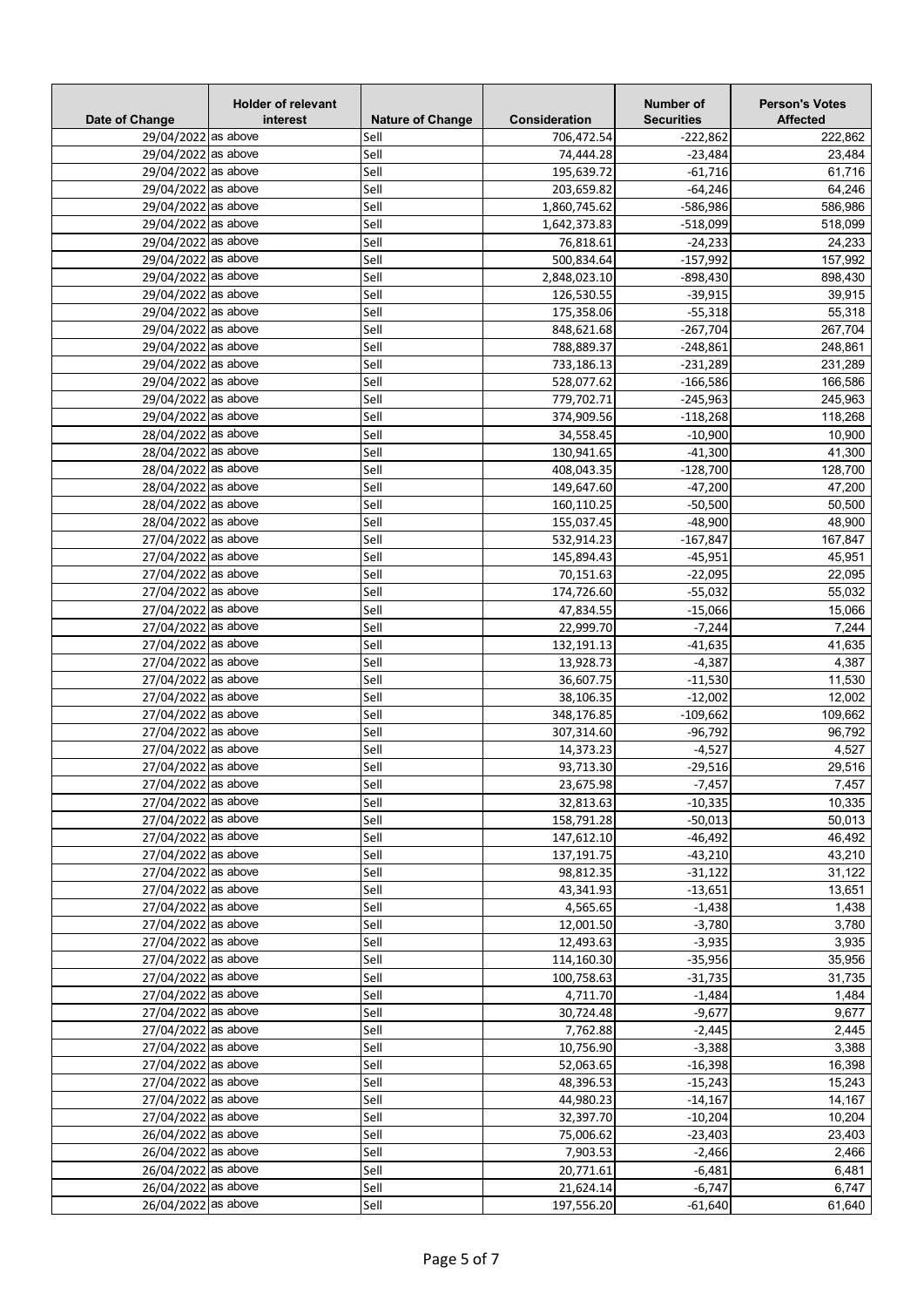| Date of Change      | <b>Holder of relevant</b><br>interest | <b>Nature of Change</b> | Consideration | Number of<br><b>Securities</b> | <b>Person's Votes</b><br><b>Affected</b> |
|---------------------|---------------------------------------|-------------------------|---------------|--------------------------------|------------------------------------------|
| 26/04/2022 as above |                                       | Sell                    | 174,371.23    | $-54,406$                      | 54,406                                   |
| 26/04/2022 as above |                                       | Sell                    | 8,156.73      | $-2,545$                       | 2,545                                    |
| 26/04/2022 as above |                                       | Sell                    | 53,174.16     | $-16,591$                      | 16,591                                   |
| 26/04/2022 as above |                                       | Sell                    | 302,378.93    | $-94,346$                      | 94,346                                   |
| 26/04/2022 as above |                                       | Sell                    | 13,432.16     | $-4,191$                       | 4,191                                    |
| 26/04/2022 as above |                                       | Sell                    | 18,617.85     | $-5,809$                       | 5,809                                    |
| 26/04/2022 as above |                                       | Sell                    | 90,098.96     | $-28,112$                      | 28,112                                   |
| 26/04/2022 as above |                                       | Sell                    | 83,756.27     | $-26,133$                      | 26,133                                   |
| 26/04/2022 as above |                                       | Sell                    | 77,843.04     | $-24,288$                      | 24,288                                   |
| 26/04/2022 as above |                                       | Sell                    | 56,068.27     | $-17,494$                      | 17,494                                   |
| 26/04/2022 as above |                                       | Sell                    | 82,781.95     | $-25,829$                      | 25,829                                   |
| 26/04/2022 as above |                                       | Sell                    | 39,802.90     | $-12,419$                      | 12,419                                   |
| 22/04/2022 as above |                                       | Sell                    | 79,354.23     | $-24,593$                      | 24,593                                   |
| 22/04/2022 as above |                                       | Sell                    | 8,360.38      | $-2,591$                       | 2,591                                    |
| 22/04/2022 as above |                                       | Sell                    | 21,977.05     | $-6,811$                       | 6,811                                    |
| 22/04/2022 as above |                                       | Sell                    | 22,877.30     | $-7,090$                       | 7,090                                    |
| 22/04/2022 as above |                                       | Sell                    | 209,009.49    | $-64,775$                      | 64,775                                   |
| 22/04/2022 as above |                                       | Sell                    | 184,480.12    | $-57,173$                      | 57,173                                   |
| 22/04/2022 as above |                                       | Sell                    | 8,628.20      | $-2,674$                       | 2,674                                    |
| 22/04/2022 as above |                                       | Sell                    | 56,257.51     | $-17,435$                      | 17,435                                   |
| 22/04/2022 as above |                                       | Sell                    | 319,907.94    | $-99,144$                      | 99,144                                   |
| 22/04/2022 as above |                                       | Sell                    | 14,213.61     | $-4,405$                       | 4,405                                    |
| 22/04/2022 as above |                                       | Sell                    | 19,699.00     | $-6,105$                       | 6,105                                    |
| 22/04/2022 as above |                                       | Sell                    | 95,323.17     | $-29,542$                      | 29,542                                   |
| 22/04/2022 as above |                                       | Sell                    | 88,611.64     | $-27,462$                      | 27,462                                   |
| 22/04/2022 as above |                                       | Sell                    | 82,355.06     | $-25,523$                      | 25,523                                   |
| 22/04/2022 as above |                                       | Sell                    | 59,316.43     | $-18,383$                      | 18,383                                   |
| 22/04/2022 as above |                                       | Sell                    | 87,582.32     | $-27,143$                      | 27,143                                   |
| 22/04/2022 as above |                                       | Sell                    | 42,111.66     | $-13,051$                      | 13,051                                   |
| 22/04/2022 as above |                                       | Sell                    | 41,005.44     | $-12,656$                      | 12,656                                   |
| 22/04/2022 as above |                                       | Sell                    | 4,322.16      | $-1,334$                       | 1,334                                    |
| 22/04/2022 as above |                                       | Sell                    | 11,356.20     | $-3,505$                       | 3,505                                    |
| 22/04/2022 as above |                                       | Sell                    | 11,819.52     | $-3,648$                       | 3,648                                    |
| 22/04/2022 as above |                                       | Sell                    | 108,002.16    | $-33,334$                      | 33,334                                   |
| 22/04/2022 as above |                                       | Sell                    | 95,327.28     | $-29,422$                      | 29,422                                   |
| 22/04/2022 as above |                                       | Sell                    | 4,458.24      | $-1,376$                       | 1,376                                    |
| 22/04/2022 as above |                                       | Sell                    | 29,069.28     | $-8,972$                       | 8,972                                    |
| 22/04/2022 as above |                                       | Sell                    | 165,308.04    | $-51,021$                      | 51,021                                   |
| 22/04/2022 as above |                                       | Sell                    | 7,345.08      | $-2,267$                       | 2,267                                    |
| 22/04/2022 as above |                                       | Sell                    | 10,176.84     | $-3,141$                       | 3,141                                    |
| 22/04/2022 as above |                                       | Sell                    | 49,257.72     | $-15,203$                      | 15,203                                   |
| 22/04/2022 as above |                                       | Sell                    | 45,787.68     | $-14,132$                      | 14,132                                   |
| 22/04/2022 as above |                                       | Sell                    | 42,557.40     | $-13,135$                      | 13,135                                   |
| 22/04/2022 as above |                                       | Sell                    | 30,650.40     | $-9,460$                       | 9,460                                    |
| 22/04/2022 as above |                                       | Sell                    | 45,256.32     | $-13,968$                      | 13,968                                   |
| 22/04/2022 as above |                                       | Sell                    | 21,759.84     | $-6,716$                       | 6,716                                    |
| 21/04/2022 as above |                                       | Sell                    | 60,001.40     | $-18,398$                      | 18,398                                   |
| 21/04/2022 as above |                                       | Sell                    | 6,323.66      | $-1,939$                       | 1,939                                    |
| 21/04/2022 as above |                                       | Sell                    | 16,616.32     | $-5,095$                       | 5,095                                    |
| 21/04/2022 as above |                                       | Sell                    | 17,297.94     | $-5,304$                       | 5,304                                    |
| 21/04/2022 as above |                                       | Sell                    | 158,036.08    | $-48,458$                      | 48,458                                   |
| 21/04/2022 as above |                                       | Sell                    | 139,489.06    | $-42,771$                      | 42,771                                   |
| 21/04/2022 as above |                                       | Sell                    | 6,525.86      | $-2,001$                       | 2,001                                    |
| 21/04/2022 as above |                                       | Sell                    | 42,537.14     | $-13,043$                      | 13,043                                   |
| 21/04/2022 as above |                                       | Sell                    | 241,890.62    | $-74,170$                      | 74,170                                   |
| 21/04/2022 as above |                                       | Sell                    | 10,745.98     | $-3,295$                       | 3,295                                    |
| 21/04/2022 as above |                                       | Sell                    | 14,894.36     | $-4,567$                       | 4,567                                    |
| 21/04/2022 as above |                                       | Sell                    | 72,074.73     | $-22,100$                      | 22,100                                   |
| 21/04/2022 as above |                                       | Sell                    | 67,000.15     | $-20,544$                      | 20,544                                   |
| 21/04/2022 as above |                                       | Sell                    | 62,271.26     | $-19,094$                      | 19,094                                   |
| 21/04/2022 as above |                                       | Sell                    | 44,849.40     | $-13,752$                      | 13,752                                   |
| 21/04/2022 as above |                                       | Sell                    | 66,220.70     | $-20,305$                      | 20,305                                   |
|                     |                                       |                         |               |                                |                                          |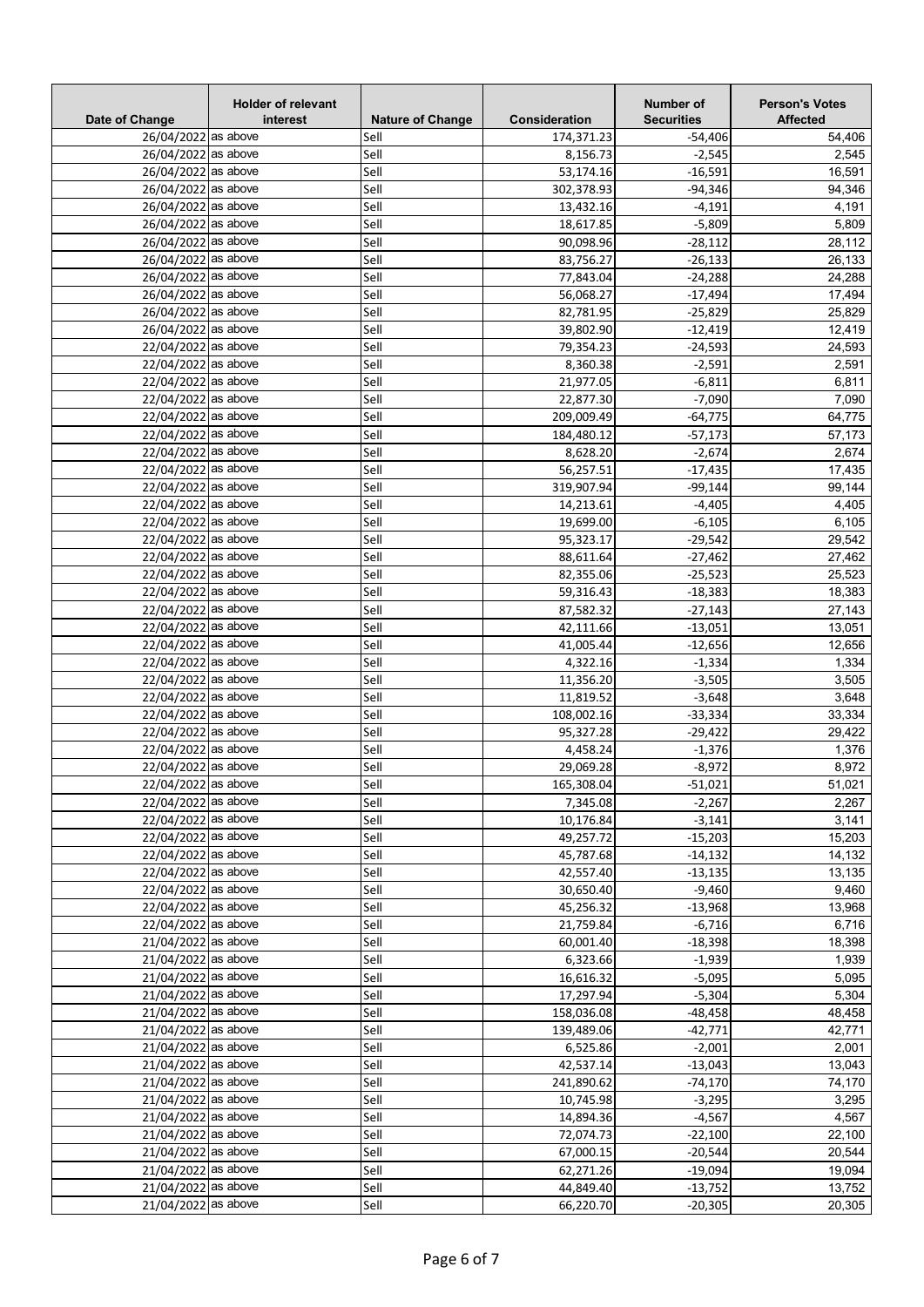| Date of Change      | <b>Holder of relevant</b><br>interest | <b>Nature of Change</b> | <b>Consideration</b>              | <b>Number of</b><br><b>Securities</b> | <b>Person's Votes</b><br><b>Affected</b> |
|---------------------|---------------------------------------|-------------------------|-----------------------------------|---------------------------------------|------------------------------------------|
| 21/04/2022 as above |                                       | Sell                    | 31,840.07                         | $-9,763$                              | 9,763                                    |
| 20/04/2022 as above |                                       | Sell                    | 60,003.11                         | $-18,302$                             | 18,302                                   |
| 20/04/2022 as above |                                       | Sell                    | 6,324.23                          | $-1,929$                              | 1,929                                    |
| 20/04/2022 as above |                                       | Sell                    | 16,615.44                         | $-5,068$                              | 5,068                                    |
| 20/04/2022 as above |                                       | Sell                    | 17,297.37                         | $-5,276$                              | 5,276                                    |
| 20/04/2022 as above |                                       | Sell                    | 139,490.34                        | $-42,547$                             | 42,547                                   |
| 20/04/2022 as above |                                       | Sell                    | 241,891.01                        | $-73,781$                             | 73,781                                   |
| 20/04/2022 as above |                                       | Sell                    | 10,746.92                         | $-3,278$                              | 3,278                                    |
| 20/04/2022 as above |                                       | Sell                    | 14,894.23                         | $-4,543$                              | 4,543                                    |
| 20/04/2022 as above |                                       | Sell                    | 72,074.54                         | $-21,984$                             | 21,984                                   |
| 20/04/2022 as above |                                       | Sell                    | 67,002.70                         | $-20,437$                             | 20,437                                   |
| 20/04/2022 as above |                                       | Sell                    | 62,271.83                         | $-18,994$                             | 18,994                                   |
| 20/04/2022 as above |                                       | Sell                    | 44,849.88                         | $-13,680$                             | 13,680                                   |
| 20/04/2022 as above |                                       | Sell                    | 66,222.42                         | $-20,199$                             | 20,199                                   |
| 20/04/2022 as above |                                       | Sell                    | 31,840.79                         | $-9,712$                              | 9,712                                    |
| 20/04/2022 as above |                                       | Sell                    | 158,040.09                        | $-48,205$                             | 48,205                                   |
| 20/04/2022 as above |                                       | Sell                    | 6,524.22                          | $-1,990$                              | 1,990                                    |
| 20/04/2022 as above |                                       | Sell                    | 42,538.54                         | $-12,975$                             | 12,975                                   |
|                     |                                       |                         |                                   |                                       |                                          |
|                     |                                       |                         | <b>Total Number of Securities</b> | 6,573,861                             | 6,573,861                                |
|                     |                                       |                         |                                   |                                       |                                          |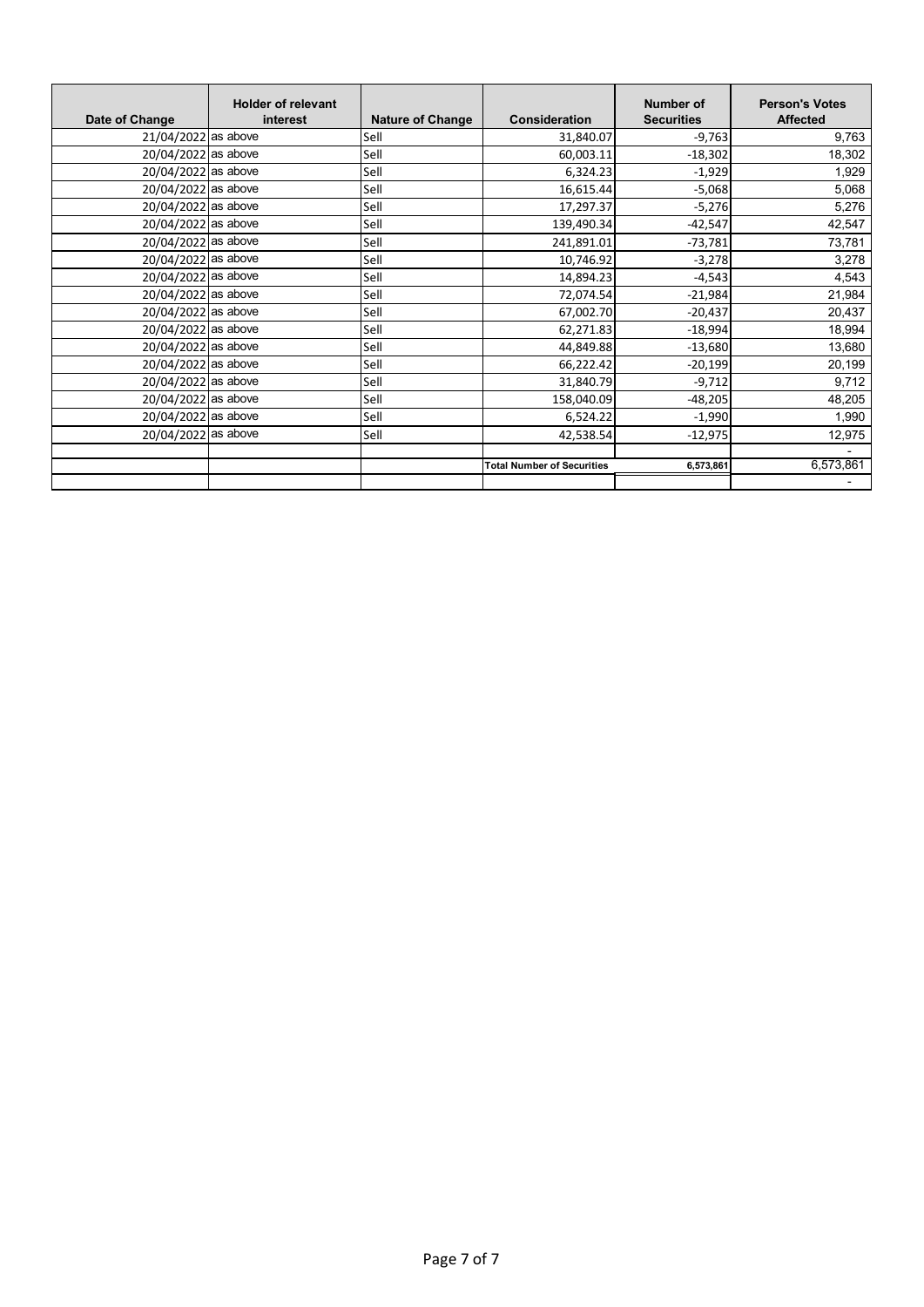## **Annexure 2**

This is page 1 of 3 of Annexure 2 referred to in ASIC Form 603 - becoming a substantial holder

DMatthews

## 20/06/2022 **Linda Matthews - Company Secretary of Challenger Limited**

| <b>Company Name</b>                                     | ACN/                  | <b>Country of</b>     |
|---------------------------------------------------------|-----------------------|-----------------------|
|                                                         | <b>Company Number</b> | Incorporation         |
| <b>Challenger Limited</b>                               | 106842371             | Australia             |
| 255 Finance Group Pty Ltd                               | 628853056             | Australia             |
| 255 Finance Investments Pty Ltd                         | 164516401             | Australia             |
| 255 Finance Pty Ltd                                     | 168112507             | Australia             |
| 255 Finance Services Pty Ltd                            | 168107355             | Australia             |
| Alphinity Investment Management Pty Ltd                 | 140833709             | Australia             |
| Appia Europe Limited                                    | 6490323               | <b>United Kingdom</b> |
| Appia Group Limited                                     | 99865                 | Jersey                |
| Ardea Investment Management Pty Ltd                     | 132902722             | Australia             |
| Ares Australia Management Pty Limited                   | 636490732             | Australia             |
| Assetsecure Pty. Limited                                | 110953618             | Australia             |
| Bentham Asset Management Pty Ltd                        | 140833674             | Australia             |
| <b>CDPG Australia Pty Limited</b>                       | 124498095             | Australia             |
| <b>CDPG Luxembourg Sarl</b>                             | B127515               | Luxembourg            |
| <b>CDPG Malta Limited</b>                               | C41110                | Malta                 |
| <b>Challenger Direct Pty Ltd</b>                        | 006475501             | Australia             |
| Challenger Diversified Property Development Pty Limited | 121624833             | Australia             |
| Challenger Emerging Market Infrastructure Fund Pte. Ltd | 200804361D            | Singapore             |
| Challenger Emerging Market Infrastructure Fund, L.P.    |                       | Cayman Islands        |
| <b>Challenger Financial Services Pty Limited</b>        | 087464131             | Australia             |
| Challenger FM 2 Holdings Pty Limited                    | 080036657             | Australia             |
| Challenger Funds Management (Asia) Pte Ltd              | 202113533D            | Singapore             |
| Challenger Funds Management Holdings Pty Limited        | 107728030             | Australia             |
| <b>Challenger Group Holdings Limited</b>                | 002993302             | Australia             |
| <b>Challenger Group Pty Limited</b>                     | 003374196             | Australia             |
| Challenger Group Services Pty. Ltd.                     | 085657307             | Australia             |
| Challenger Holdco2 Holdings Pty Ltd                     | 646761275             | Australia             |
| Challenger Holdco3 Holdings Pty Ltd                     | 657425744             | Australia             |
| Challenger Home Loan Corporation Pty Ltd                | 058891302             | Australia             |
| Challenger Inventory Finance Servicing Pty Limited      | 107706810             | Australia             |
| <b>Challenger Investment Partners Limited</b>           | 092382842             | Australia             |
| Challenger Investment Solutions Management Pty Ltd      | 130035353             | Australia             |
| Challenger Japan Holdings Kabushiki Kaisha              | 0100-01-182399        | Japan                 |
| Challenger Japan Holdings Pty Limited                   | 617208205             | Australia             |
| Challenger Japan Kabushiki Kaisha                       | 0100-01-182920        | Unknown               |
| Challenger Kabushiki Kaisha                             | 0100-01-182872        | Unknown               |
| <b>Challenger LBC Terminals Holding Company Limited</b> | C41149                | Malta                 |
| Challenger Life CDI Nominees Pty Ltd                    | 055293644             | Australia             |
| Challenger Life Company Holdings Pty Ltd                | 006381193             | Australia             |
| Challenger Life Company Limited                         | 072486938             | Australia             |
| Challenger Life Debt Investments (Europe) Limited       | 7626067               | United Kingdom        |
| Challenger Life Fund Property Investments Pty Ltd       | 161212693             | Australia             |
| Challenger Life Investments UK Limited                  | 6067787               | United Kingdom        |
| Challenger Life Nominees No.2 Pty Ltd                   | 078627013             | Australia             |
| Challenger Life Nominees No.3 Pty Limited               | 151482147             | Australia             |
| <b>Challenger Life Nominees Pty Ltd</b>                 | 091336793             | Australia             |
| Challenger Life Subsidiary Holdings Pty Limited         | 099742122             | Australia             |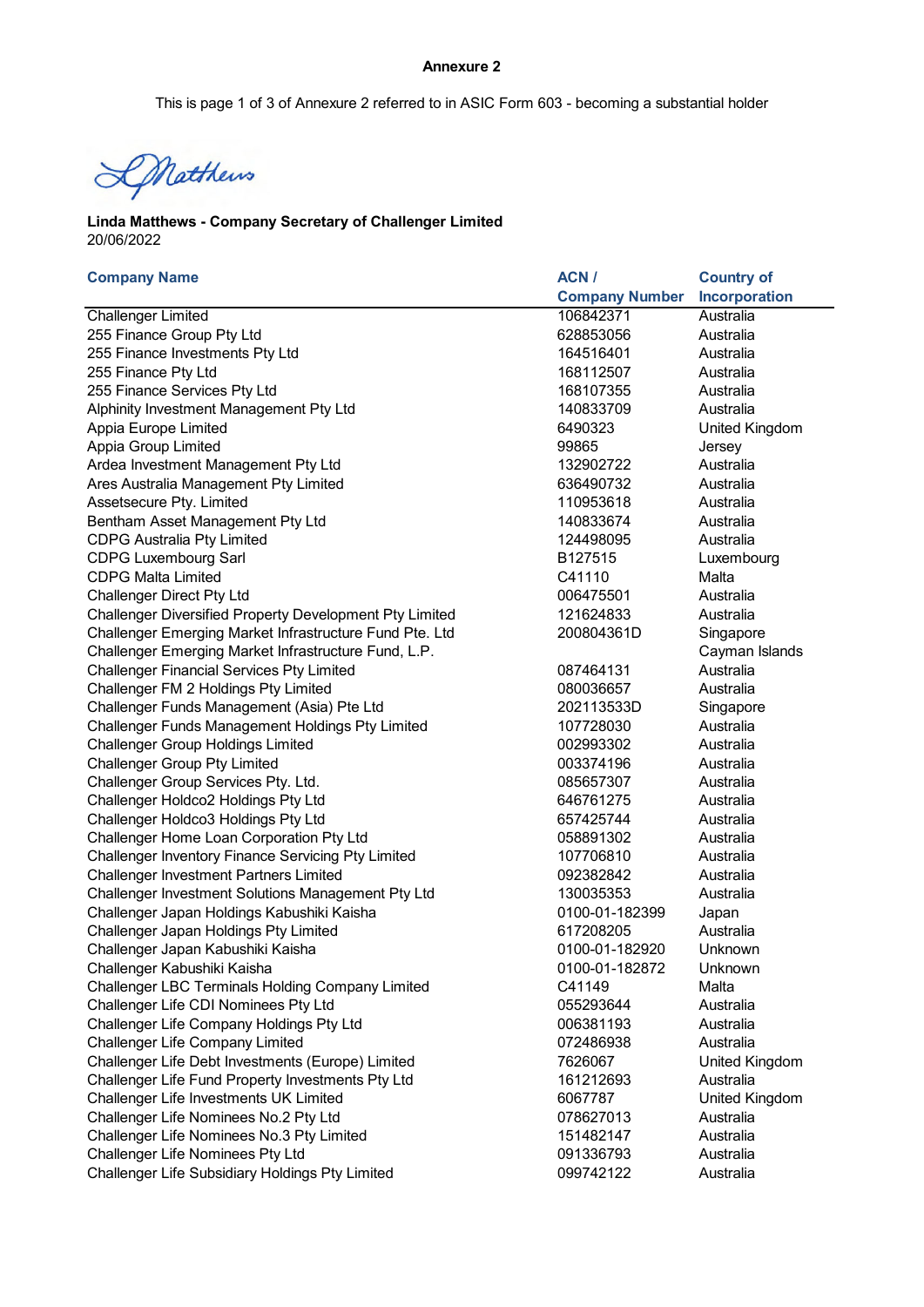This is page 2 of 3 of Annexure 2 referred to in ASIC Form 603 - becoming a substantial holder

DMatthews

## 20/06/2022 **Linda Matthews - Company Secretary of Challenger Limited**

| <b>Company Name</b>                                        | ACN /                 | <b>Country of</b>    |
|------------------------------------------------------------|-----------------------|----------------------|
|                                                            | <b>Company Number</b> | Incorporation        |
| Challenger Managed Investments (International) Pty Limited | 120871212             | Australia            |
| Challenger Management Services (UK) Limited                | 6393787               | United Kingdom       |
| <b>Challenger Margin Lending Pty Ltd</b>                   | 091338822             | Australia            |
| Challenger MBK Emerging Market Infrastructure Fund GP Ltd  | WK-209744             | Cayman Islands       |
| Challenger Mortgage Management Pty Ltd                     | 087271109             | Australia            |
| Challenger Non-conforming Finance Pty Ltd                  | 107725486             | Australia            |
| Challenger Originator Finance Pty Ltd                      | 095085466             | Australia            |
| Challenger Property Asset Management Pty Ltd               | 077569021             | Australia            |
| Challenger Retirement and Investment Services Limited      | 115534453             | Australia            |
| Challenger Securitisation Management Pty Ltd               | 100346898             | Australia            |
| Challenger Skybridge (Group) Holding Company Pty Ltd       | 130888327             | Australia            |
| Challenger Skybridge (Hastings) Holding Company Pty Ltd    | 130888274             | Australia            |
| <b>Challenger Special Servicing Pty Ltd</b>                | 107707415             | Australia            |
| <b>Challenger Treasury Limited</b>                         | 093307996             | Australia            |
| Challenger Wholesale Finance Holdings Pty Limited          | 087284240             | Australia            |
| Challenger Wind Holdings Pty Limited                       | 151496061             | Australia            |
| CLS US Holdings, LLC                                       | 5302598               | <b>United States</b> |
| <b>CPHIC Investments Pty Ltd</b>                           | 093340526             | Australia            |
| CSPP1 Maitland Pty Ltd                                     | 122460968             | Australia            |
| Cultiv8 Funds Management Pty Ltd                           | 659433593             | Australia            |
| <b>Eiger Capital Pty Limited</b>                           | 631838607             | Australia            |
| Fidante Partners (Guernsey) Limited                        | 40288                 | Guernsey             |
| Fidante Partners AAM Holdings Pty Limited                  | 636490189             | Australia            |
| <b>Fidante Partners AB</b>                                 | 559327-5497           | Sweden               |
| Fidante Partners Alphinity Holdings Pty Ltd                | 140716016             | Australia            |
| Fidante Partners Ardea Holdings Pty Ltd                    | 133865853             | Australia            |
| Fidante Partners Avenir Capital Holdings Pty Ltd           | 616504502             | Australia            |
| Fidante Partners Bentham Holdings Pty Ltd                  | 140715573             | Australia            |
| Fidante Partners Cultiv8 Holdings Pty Ltd                  | 659373109             | Australia            |
| Fidante Partners Eiger Holdings Pty Limited                | 631837360             | Australia            |
| <b>Fidante Partners Europe Limited</b>                     | 4040660               | United Kingdom       |
| Fidante Partners FME Holdings Limited                      | 11410594              | United Kingdom       |
| Fidante Partners Holdings (Guernsey) Limited               | 43315                 | Guernsey             |
| Fidante Partners Holdings Europe Limited                   | 6172534               | United Kingdom       |
| Fidante Partners Holdings Pty Limited                      | 123318650             | Australia            |
| Fidante Partners Latigo Holdings LLC                       | 5651705               | Unknown              |
| Fidante Partners Lennox Holdings Pty Limited               | 616975565             | Australia            |
| <b>Fidante Partners Limited</b>                            | 002835592             | Australia            |
| Fidante Partners Merlon Holdings Pty Ltd                   | 140715662             | Australia            |
| Fidante Partners Metisq Holdings Pty Ltd                   | 143376961             | Australia            |
| Fidante Partners Novaport Holdings Pty Ltd                 | 140715797             | Australia            |
| Fidante Partners Ox Holdings Pty Ltd                       | 649174087             | Australia            |
| <b>Fidante Partners Services Limited</b>                   | 119605373             | Australia            |
| <b>Fidante Partners USA LLC</b>                            | 81-4925448            | <b>United States</b> |
| Fidante Partners Wavestone Holdings Pty Limited            | 133626276             | Australia            |
| Fidante Partners Whitehelm Holdings Pty Ltd                | 169043903             | Australia            |
| Fidante Partners Wyetree Limited                           | 9387239               | United Kingdom       |